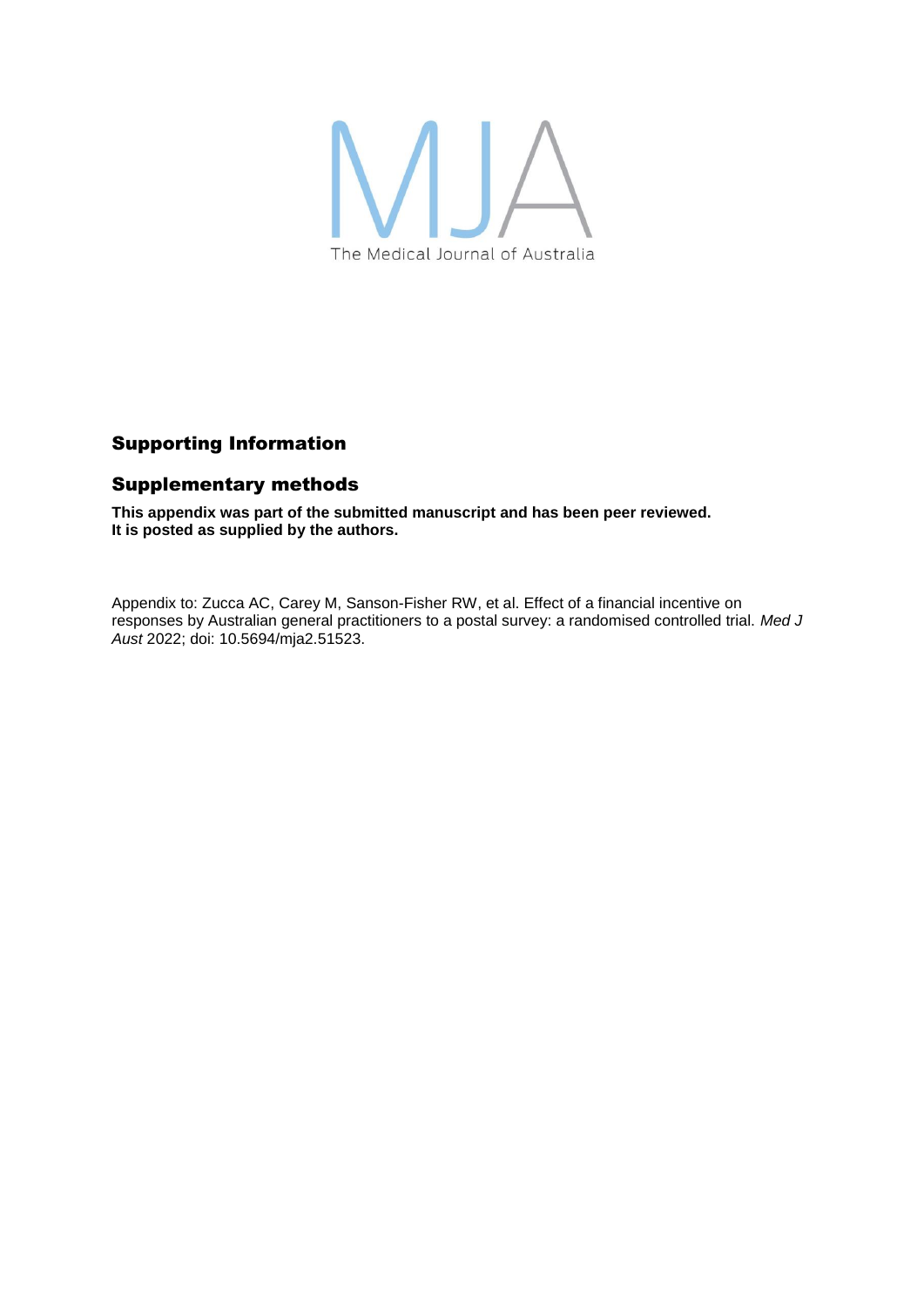### **Supplementary methods**

#### **Randomisation**

Sample selection and randomisation occurred concomitantly. AMPCo provided the research team with a list of 24,574 unique identifiers (not names) and the associated postcodes of all GPs in Australia listed as currently practising in Australia. The research team statisticians then selected a simple random sample of 1000 GPs from the sampling frame, and sorted the sample by remoteness and state (75% of the sample were from metropolitan and 25% from non-metropolitan areas; this split was not planned, but reflects the AMPCO dataset/sampling frame). GPs were assigned to intervention or control groups, stratified by remoteness (three strata for metropolitan and one stratum for non-metropolitan to match the 75%/25% split), each stratum with 25 blocks of size ten. We stratified in this way as a previous study by our group found that non-metropolitan GPs were significantly more likely to consent to participation in a research study.<sup>1</sup>

#### **Sample size and statistical analysis**

To examine the effect of the promised financial incentive, both absolute differences and odds ratios between response rates in the control and intervention arm were calculated with 95% confidence intervals using the exact Clopper-Pearson method. To determine whether the resulting odds ratio was significantly greater than 1, logistic regression was conducted. To examine response speed, a nonparametric Wilcoxon rank sum test was performed as the distributions did not meet the assumptions of normality. The study which randomised 964 GPs, had 80% power to detect a difference in response rate of 7.3% ( $α = 0.05$ ), assuming participation rate of 17% in the control arm.

#### **Reference**

1 Herrmann A, Carey ML, Zucca AC, et al. Australian GPs' perceptions of barriers and enablers to best practice palliative care: a qualitative study. BMC Palliat Care 2019; 18: 90.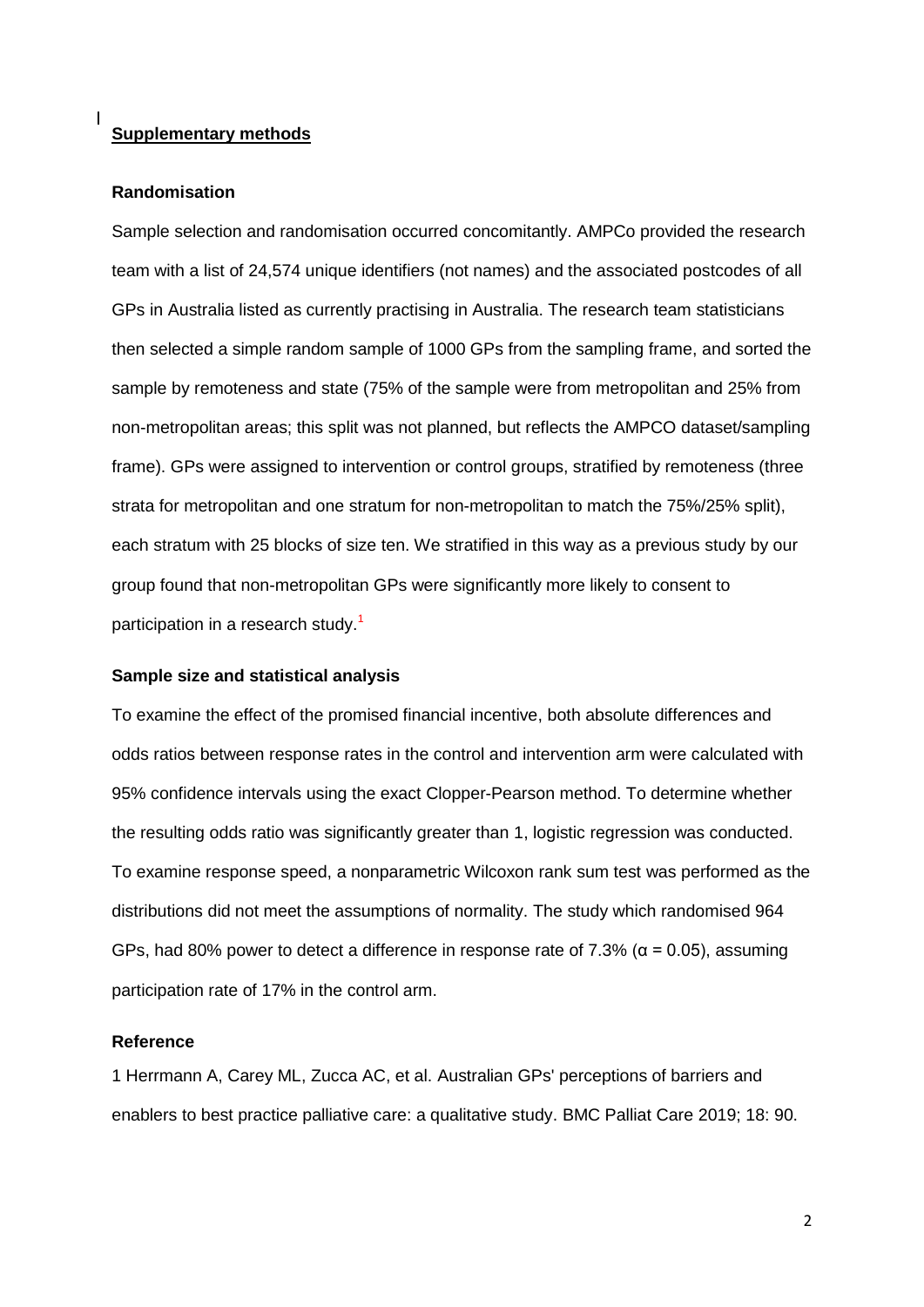| <b>Characteristic</b>        | <b>Intervention</b> | Control    |
|------------------------------|---------------------|------------|
| <b>General practitioners</b> | 500                 | 500        |
| <b>Sex</b>                   |                     |            |
| Men                          | 264 (53%)           | 277 (56%)  |
| Women                        | 231 (47%)           | 215 (43%)  |
| Other/missing data           | 5                   | 8          |
| <b>Practice location</b>     |                     |            |
| Metropolitan                 | 374 (75%)           | 372 (74%)  |
| Regional/remote              | 126 (25%)           | 128 (26%)  |
| <b>State or territory</b>    |                     |            |
| <b>NSW</b>                   | 165 (33%)           | 167 (33%)  |
| <b>VIC</b>                   | 120 (24%)           | 115 (23%)  |
| QLD                          | 110 (22%)           | 110 (22%)  |
| WA                           | 44 (9%)             | 49 (10%)   |
| SA                           | 40 (8%)             | 39 (8%)    |
| ACT                          | 10 (2%)             | 8(2%)      |
| TAS                          | 9(2%)               | 11 (2%)    |
| ΝT                           | $2(0.4\%)$          | $1(0.2\%)$ |

# **Table. Participant characteristics at baseline for the intervention and control groups**